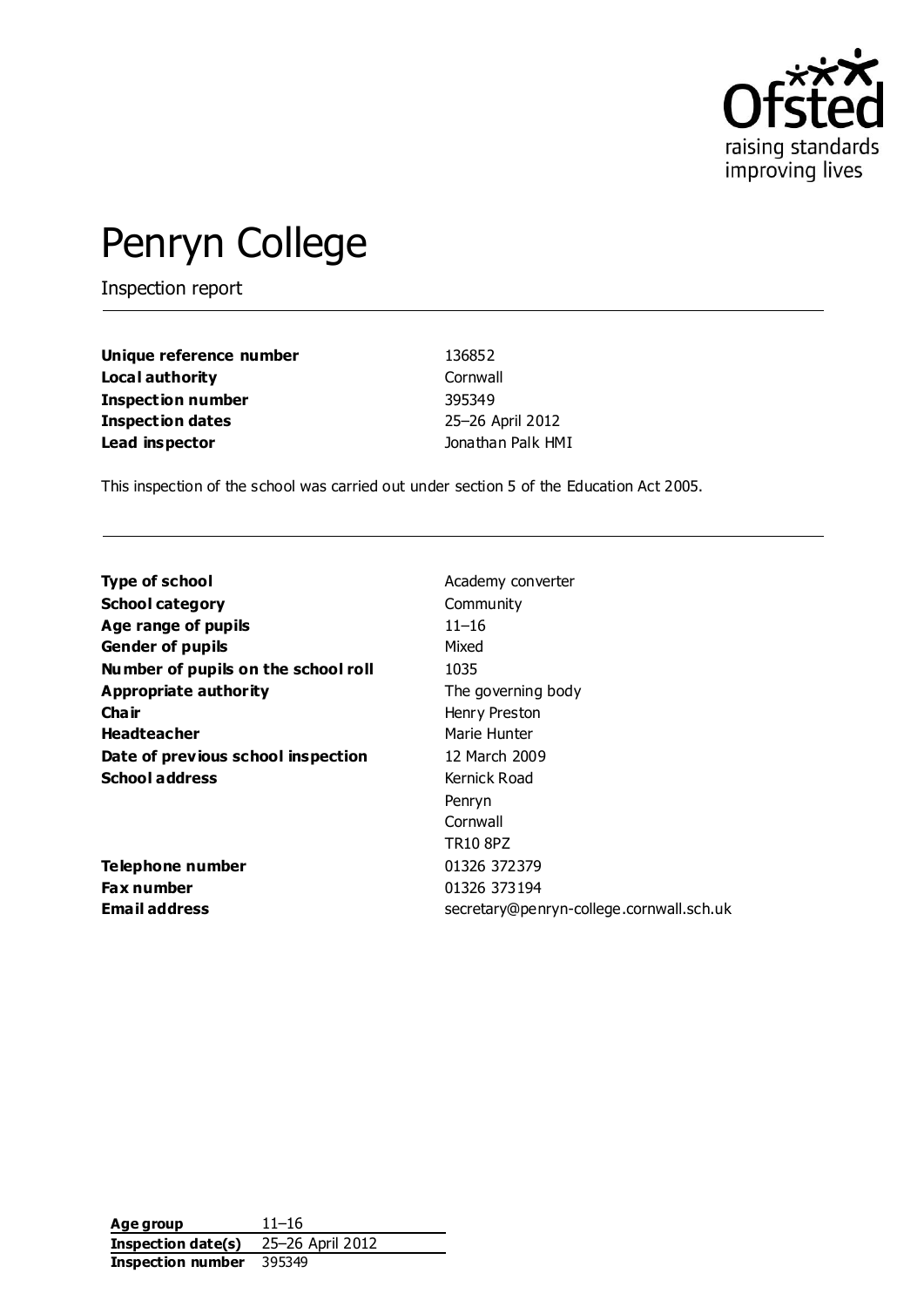

You can use Parent View to give Ofsted your opinion on your child's school. Ofsted will use the information parents and carers provide when deciding which schools to inspect and when.

You can also use Parent View to find out what other parents and carers think about schools in England. You can visit www.parentview.ofsted.gov.uk, or look for the link on the main Ofsted website: www.ofsted.gov.uk

The Office for Standards in Education, Children's Services and Skills (Ofsted) regulates and inspects to achieve excellence in the care of children and young people, and in education and skills for learners of all ages. It regulates and inspects childcare and children's social care, and inspects the Children and Family Court Advisory Support Service (Cafcass), schools, colleges, initial teacher training, work-based learning and skills training, adult and community learning, and education and training in prisons and other secure establishments. It assesses council children's services, and inspects services for looked after children, safeguarding and child protection.

Further copies of this report are obtainable from the school. Under the Education Act 2005, the school must provide a copy of this report free of charge to certain categories of people. A charge not exceeding the full cost of reproduction may be made for any other copies supplied.

If you would like a copy of this document in a different format, such as large print or Braille, please telephone 0300 123 4234, or email enquiries@ofsted.gov.uk.

You may copy all or parts of this document for non-commercial educational purposes, as long as you give details of the source and date of publication and do not alter the information in any way.

To receive regular email alerts about new publications, including survey reports and school inspection reports, please visit our website and go to 'Subscribe'.

Piccadilly Gate Store St **Manchester** M1 2WD

T: 0300 123 4234 Textphone: 0161 618 8524 E: enquiries@ofsted.gov.uk W: www.ofsted.gov.uk



© Crown copyright 2012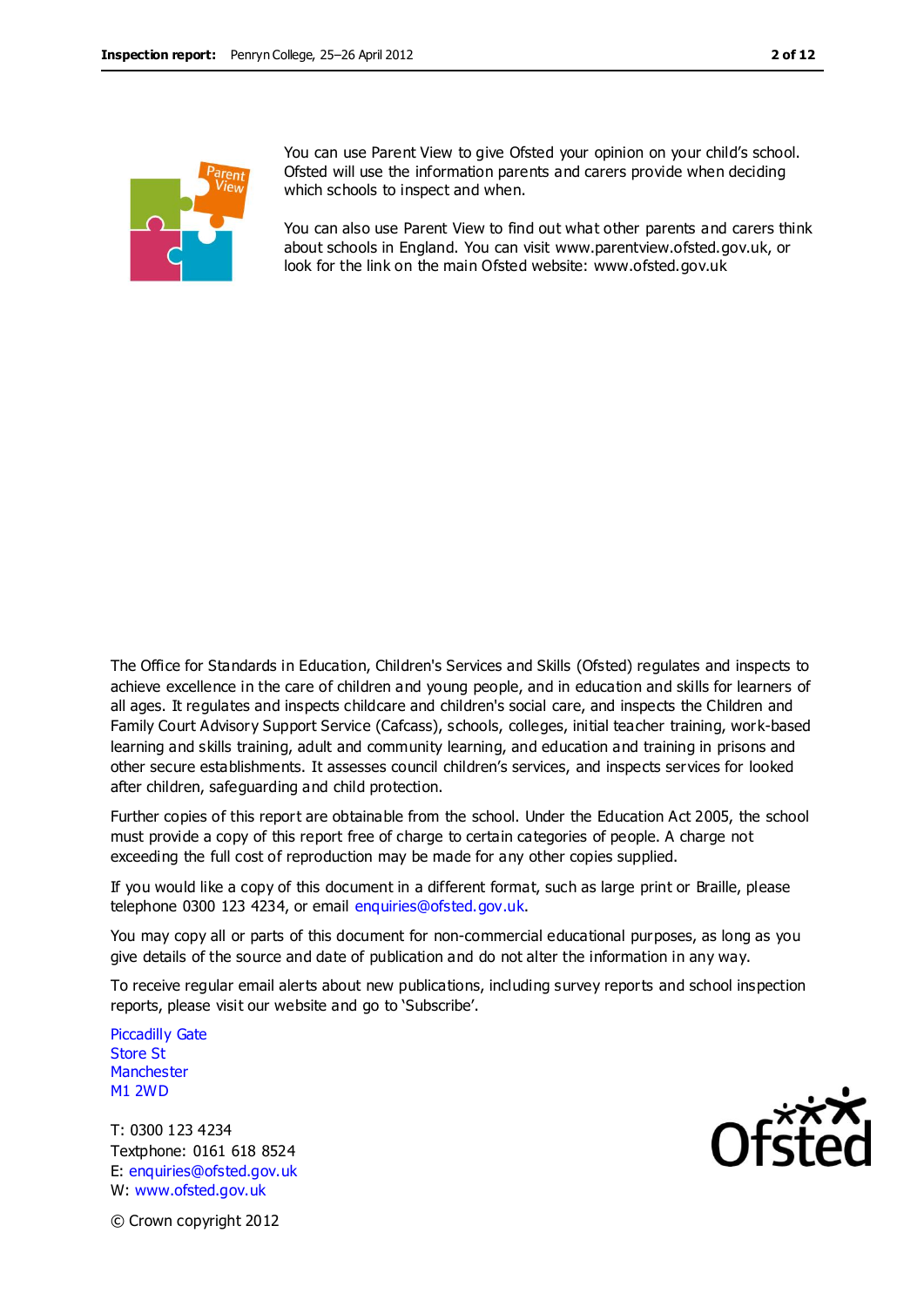## **Introduction**

| Inspection team  |                             |
|------------------|-----------------------------|
| Jonathan Palk    | Her Majesty's Inspector     |
| Judith Goodchild | <b>Additional Inspector</b> |
| Sarah Jones      | <b>Additional Inspector</b> |
| Paul Sadler      | <b>Additional Inspector</b> |

This inspection was carried out with two days' notice. Inspectors carried out observations of 35 part lessons taught by 33 teachers. Seven of the lessons were jointly observed with members of the college's leadership team. One inspector undertook a learning walk which comprised of a number of short visits to lessons to look at provision for the area resource base students. Discussions were held with senior and middle leaders, staff, four members of the governing body and different groups of students, including those who are partly educated off site. Inspectors observed the college's work, and looked at the college's self-evaluation and planning documents, external evaluations of the college's work, policy documents and students' work. Inspectors took account of the responses to the on-line Parent View survey in planning the inspection and analysed 305 questionnaires sent in by parents and carers as well as questionnaires completed by a sample of students from each year group and 91 completed by staff.

## **Information about the school**

Penryn College is an average-sized secondary school. The college moved into a new building in 2008. The college was Cornwall's 'Building Schools for the Future' pathfinder and raised an additional £1.4 million to provide community sports facilities. It converted to an academy in July 2011. The college draws its students from Penryn and the surrounding villages. The large majority of students are of White British heritage and most speak English as their first language. The proportion of students known to be eligible for free school meals is similar to that found nationally. The proportion of students supported by school action plus or who have a statement of special educational needs is above that found nationally. An area resource base providing for 15 students with moderate learning difficulties is integral to the college. Alternative curriculum choices for a few students are provided at local partner colleges.

The college has held sports specialist status since 1998 and was designated a leading edge college in 2004 and an applied learning college in 2006. The college is in receipt of numerous accreditations through nationally recognised awards, including the Arts Mark Gold. The college meets the government's current floor standards, which set the minimum expectations for pupils' attainment and progress.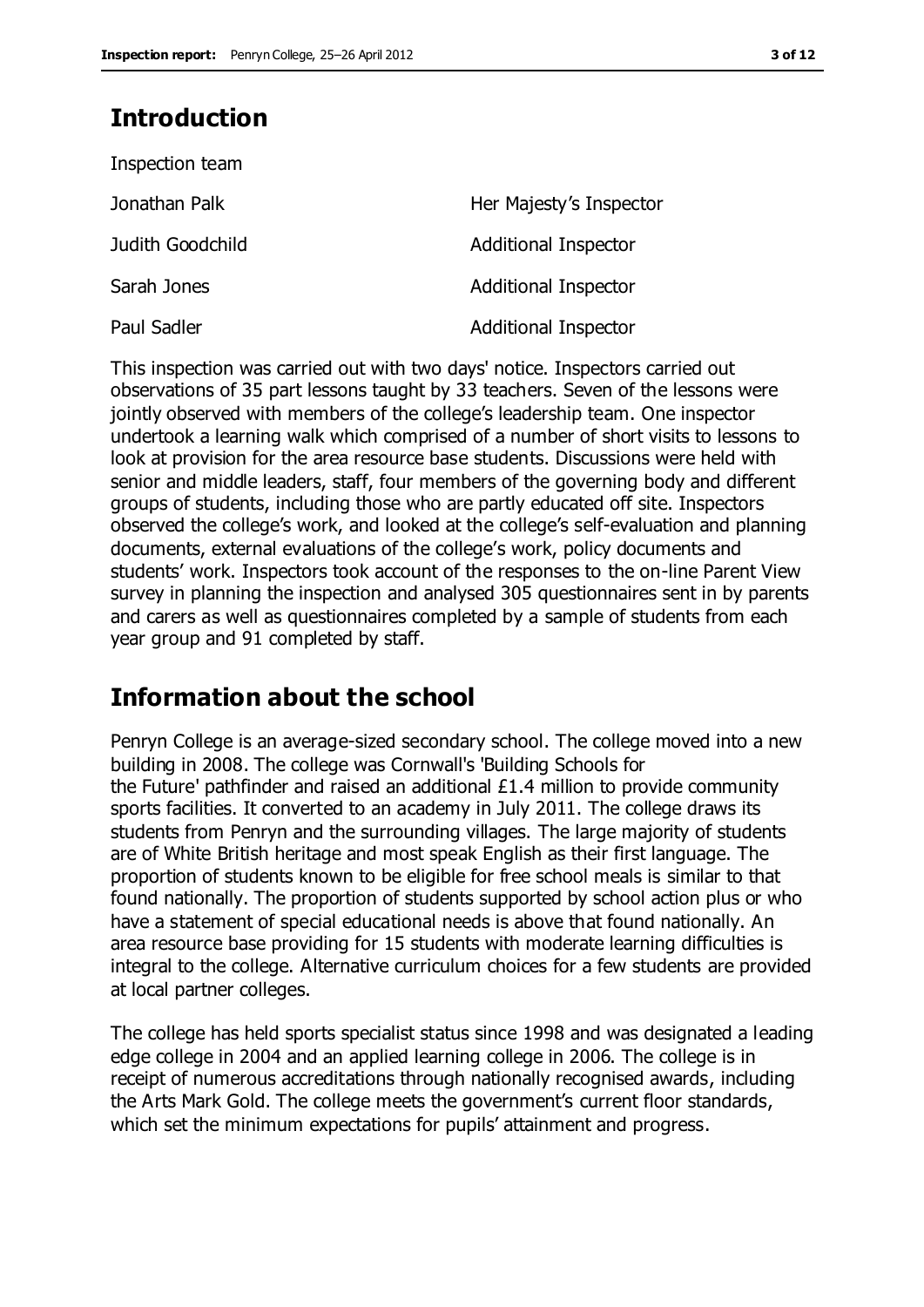## **Inspection judgements**

| <b>Overall effectiveness</b>          |  |
|---------------------------------------|--|
|                                       |  |
| <b>Achievement of pupils</b>          |  |
| <b>Quality of teaching</b>            |  |
| <b>Behaviour and safety of pupils</b> |  |
| <b>Leadership and management</b>      |  |

## **Key findings**

- This is a good college whose success is underpinned by a culture of continuous improvement. Aspects of its work are outstanding. Governors and leaders are highly ambitious for the success of every student. Excellent relationships between staff and students are built on mutual trust and underpin the supportive learning environment. Students, parents, carers and staff are overwhelmingly positive about the college and its work. Overall effectiveness is not yet outstanding because the proportion of consistently good and outstanding teaching is not high enough; in addition, senior leaders are aware of the scope for further improvement in students' achievement in literacy.
- Achievement is good. There has been a relentless and successful focus on raising attainment with a strong trend of improvement in the percentage of students gaining five GCSE passes at grades A\* to C including English and mathematics. Students now make at least good progress, and many make outstanding progress from their starting points. Generally, a significant minority of students join the college with underdeveloped literacy skills. A crosscurricular approach to tackling this issue is making an impact, but this and the additional strategies for teaching basic literacy skills are not yet fully embedded.
- Teaching is mainly good with an increasing proportion that is outstanding. Highquality professional development underpins the growing strengths of individuals. Nevertheless, there are inconsistencies, particularly in raising expectations of all learners in lessons.
- Students behave well. They are unanimous in saying they feel completely safe and are extremely well looked after.
- The passion for providing opportunities that will make a difference to students' lives is at the heart of the outstanding leadership that permeates all levels. Staff are clear about their accountability, and self-evaluation is thorough, honest and accurate. Teaching and staff performance are managed well and are leading to ongoing improvements in the quality of provision.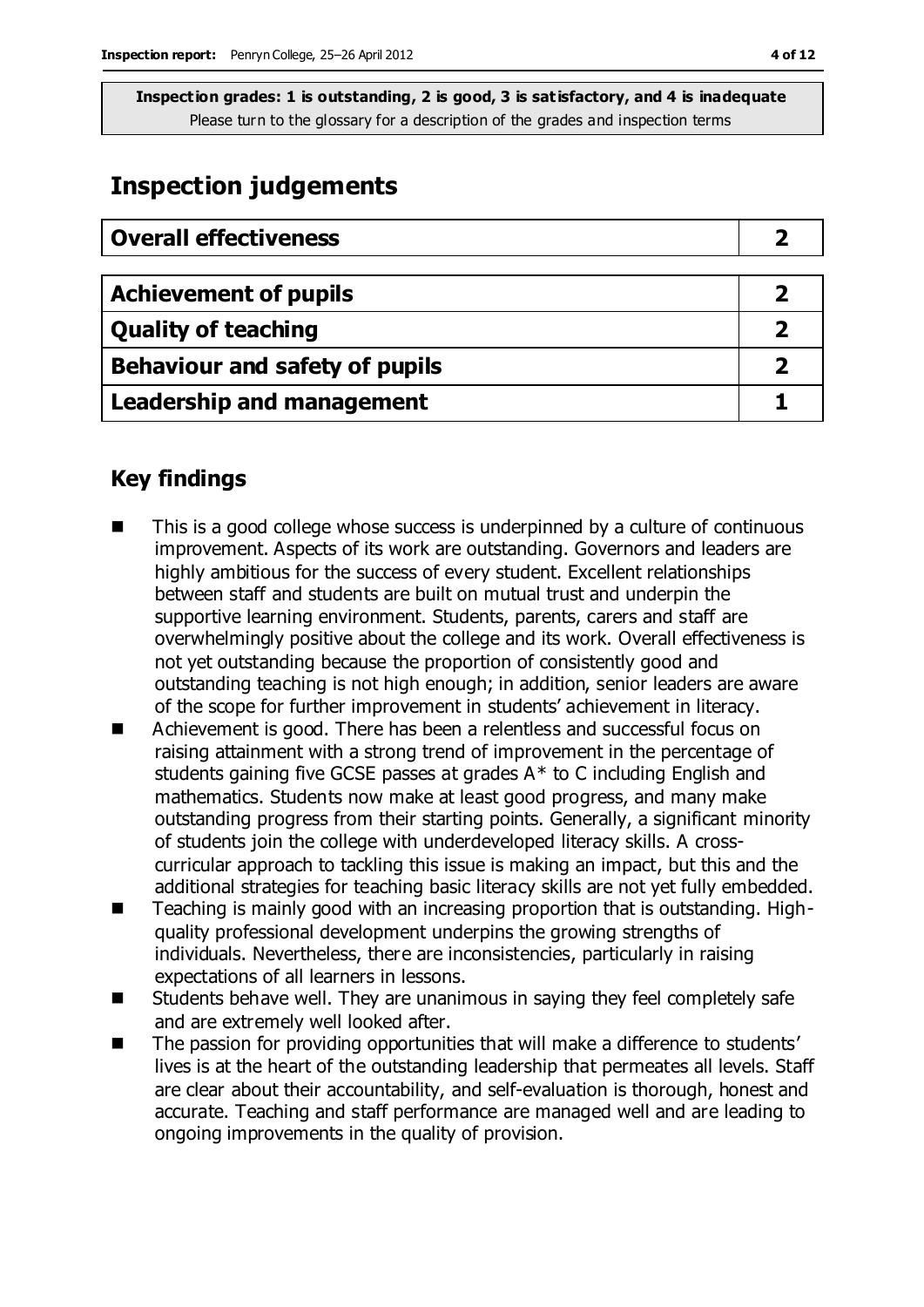## **What does the school need to do to improve further?**

- Raise students' literacy skills by embedding teaching of reading and writing strategies and the cross-curricular approaches to improving students' resilience and confidence in applying these skills.
- Continue to strengthen the overall quality of teaching to achieve greater consistency of good or outstanding practice by:
	- ensuring that all learning activities are closely tailored to meet individual needs and stretch and challenge all students
	- using questioning and dialogue during lessons to deepen understanding, extend thinking and raise expectations
	- applying consistently the proven strategies for engaging all students in lessons.

## **Main report**

### **Achievement of pupils**

There are no underperforming groups; attainment is rising strongly and is likely to exceed the challenging targets set by the college in relation to the proportion of students gaining five GCSE A\* to C passes including English and mathematics. Parents, carers and all students recognise this improving trend.

Attainment on entry is below average. A quarter of students join the college each year with low attainment. In previous years this group has made progress similar to that found nationally, with some making good progress to attain a C grade in English or mathematics or both. The college's reliable assessment information and work seen in lessons show that these students are making good, and sometimes outstanding, progress in all year groups.

Students known to be eligible for free school meals make good progress, as do students registered to the area resource base together with disabled students and those with special educational needs. Those who are on alternative pathways, or recently joined from other schools, told inspectors how much they were succeeding with their learning, commenting that without the support they get from staff at Penryn they would have given up on education. An increasing proportion of middle ability students are on course to achieve  $A^*$  and A grades in English and mathematics due to some outstanding teaching in these departments.

Examination results have improved well over time. The weaker performance last year in mathematics and science has been tackled robustly, and some of the learning taking place in the mathematics department was amongst the best seen in the college. However, college leaders have also recognised that students' weaker literacy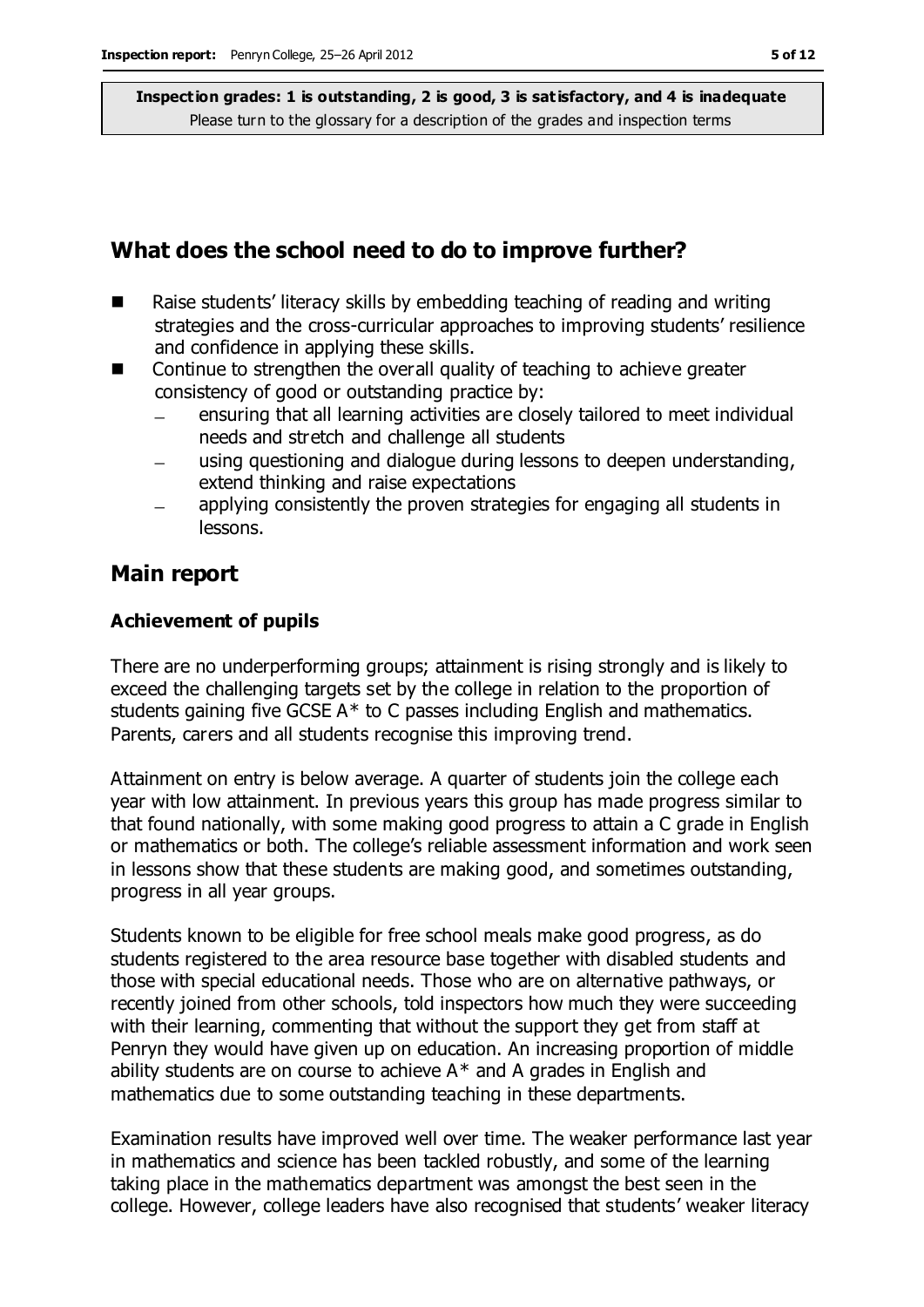skills are a barrier to the students achieving consistently well in all subjects and have embarked on a programme to address this as soon as students enter the college.

All students know their targets and their progress is reviewed regularly and rigorously to provide further challenge or highly effective support as necessary. Departmental differences are closing rapidly because of effective cross-departmental monitoring of students' progress data. Cooperation, keenness, enthusiasm and the ability to learn independently were key features of the most effective learning observed during lessons. For example, in an outstanding mathematics lesson students made excellent progress; firstly, because their emotional and intellectual responses were developed expertly through discussion of possible solutions and secondly because students took the lead in showing how learning could be extended.

### **Quality of teaching**

Lesson observations, discussions with students and work in their books confirmed that teaching over time is good overall and the proportion of outstanding teaching is increasing. Parents and carers were unanimous that their children are taught well. Teachers are very aware that many students have difficulty staying on task and they use their good subject knowledge to adapt lesson content appropriately with short tasks and longer periods of supported independent work. An exceptional range of opportunities within lessons and through extra-curricular activities ensures students develop spiritually, morally, socially and culturally and commit to their learning. In addition, an inclusive leadership programme for students encourages them to collaborate effectively and to challenge themselves.

The most effective teaching observed provided a range of challenges, integral to learning objectives. The pace was brisk and the transition from one method of learning to another was smooth and purposeful. Well-managed group and paired work provided just the right amount of thinking time and gave students opportunities to coach or help each other. Probing questioning ensured the teacher evaluated students' progress, but also deepened their understanding. Where teaching was no better than satisfactory the work was not always well matched to the students' ability and extension tasks did not provide the necessary challenge. Questioning techniques, in some lessons, failed to engage all the students or failed to signal high enough expectations of the more able students. Strategies used in the most effective lessons to engage fully all students are not yet being applied consistently across the school.

The quality of marking in students' books often makes a strong contribution to their achievement. There is a strong connection between pointers for improvement and students' long term targets. The use of attached notes that allow teachers to make additional comments helps preserve the integrity of the students ' work. The support in lessons for students to develop their literacy skills is inconsistent and not always effective. There is emphasis on new vocabulary but this is often delivered with insufficient exemplification. In most lessons students are encouraged to write responses, but they are not always given the necessary structures to help them develop these skills.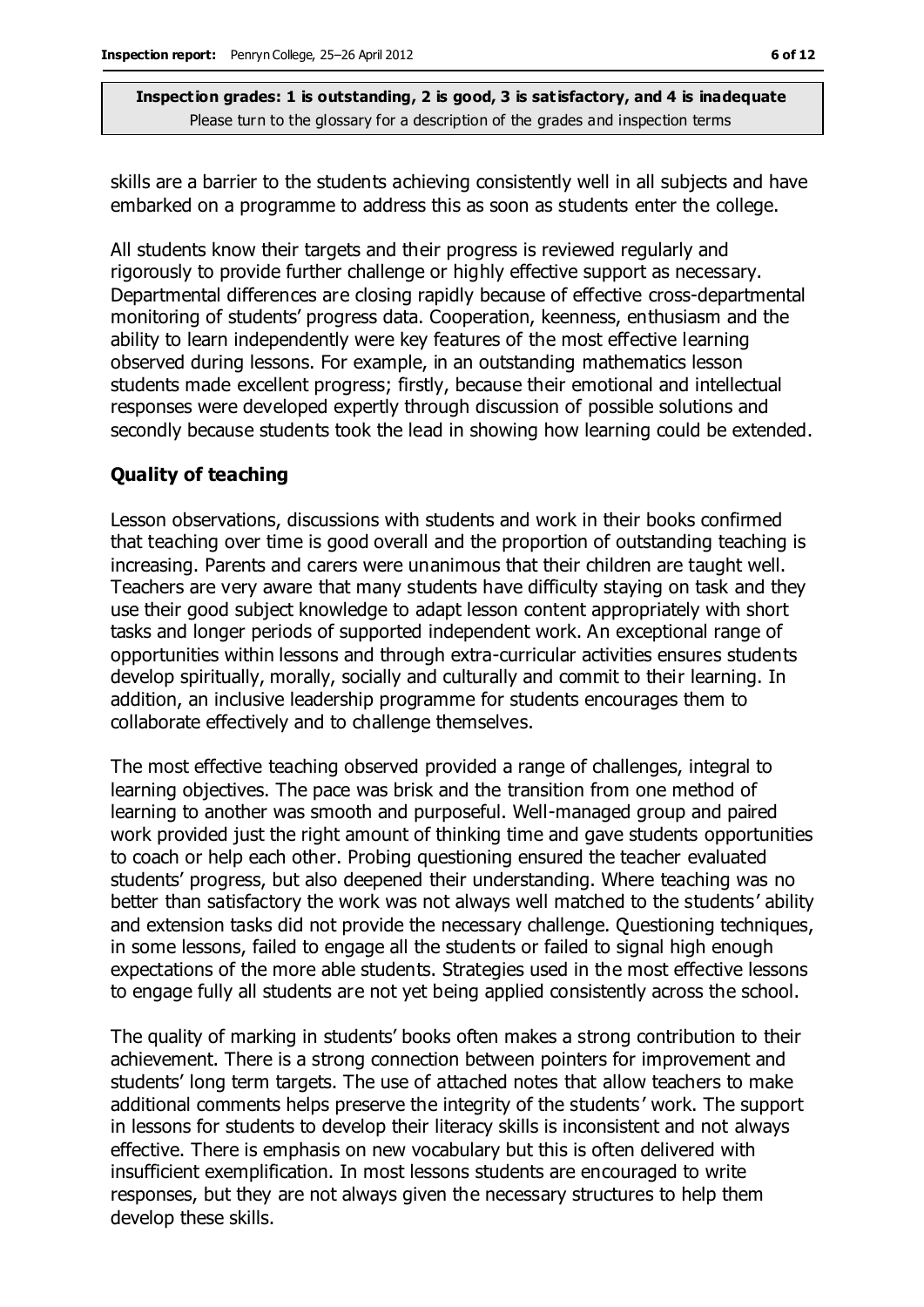#### **Behaviour and safety of pupils**

The manner in which staff care for students and keep them safe are outstanding elements of the college's work. Students understand very clearly how to keep themselves safe and all groups feel safe in college at all times. Bullying of any kind is rare and dealt with rigorously. This is reflected in the questionnaire returns of students and their parents and carers. Students have a clear awareness of the different forms of bullying, including physical harassment, cyber-bullying and prejudice-based bullying and are keen to prevent and tackle such behaviour.

The strong commitment students feel towards the college is demonstrated in their good attendance and punctuality. In the large majority of lessons students' behaviour and attitudes were good and contribute to their good or outstanding progress. For a small minority of parents and students responding to the questionnaire, disruption in lessons is also a concern. In a small number of lessons where expectations are not high enough or the pace and progress are too slow some students are not engaged and resort to immature behaviour that disrupts others. Nevertheless, much has been done to secure good behaviour including strengthening teachers' classroom management skills. As a consequence, exclusions and disruptions have declined markedly. Fixed-term exclusions are well below the national average. The college's specialisms, particularly sport, make an exceptional contribution to the inclusive nature of the college and raising achievement, and provide many opportunities for students to contribute to the life of the wider community. As a result, students develop strong inter-personal skills. For example, they work as peer mentors, sports leaders, run clubs, act as technicians and run the influential college council.

Communication between key staff and other agencies is very effective and ensures that those who are vulnerable as a result of their circumstances are safe and achieve well. The area resource base delivers outstanding provision ensuring these students are fully included in lessons and make good, and sometimes outstanding, progress toward their goals.

#### **Leadership and management**

The inspirational leadership of the headteacher has been pivotal in developing a clear and unwavering vision for the fulfilment of every student's potential. The clarity of vision is matched by the quality of support given to staff to secure improvement and raise standards. Teamwork and collegiality are evident within the harmonious and cohesive community, where all members show respect and tolerance for each other. Considerable emphasis is placed on ensuring that all students feel equally valued while maintaining a respect for their individuality and cultural identity. Discrimination of any kind is not tolerated, and equality of opportunity is at the heart of the college's work. This shows itself not only in the continuing improvement in the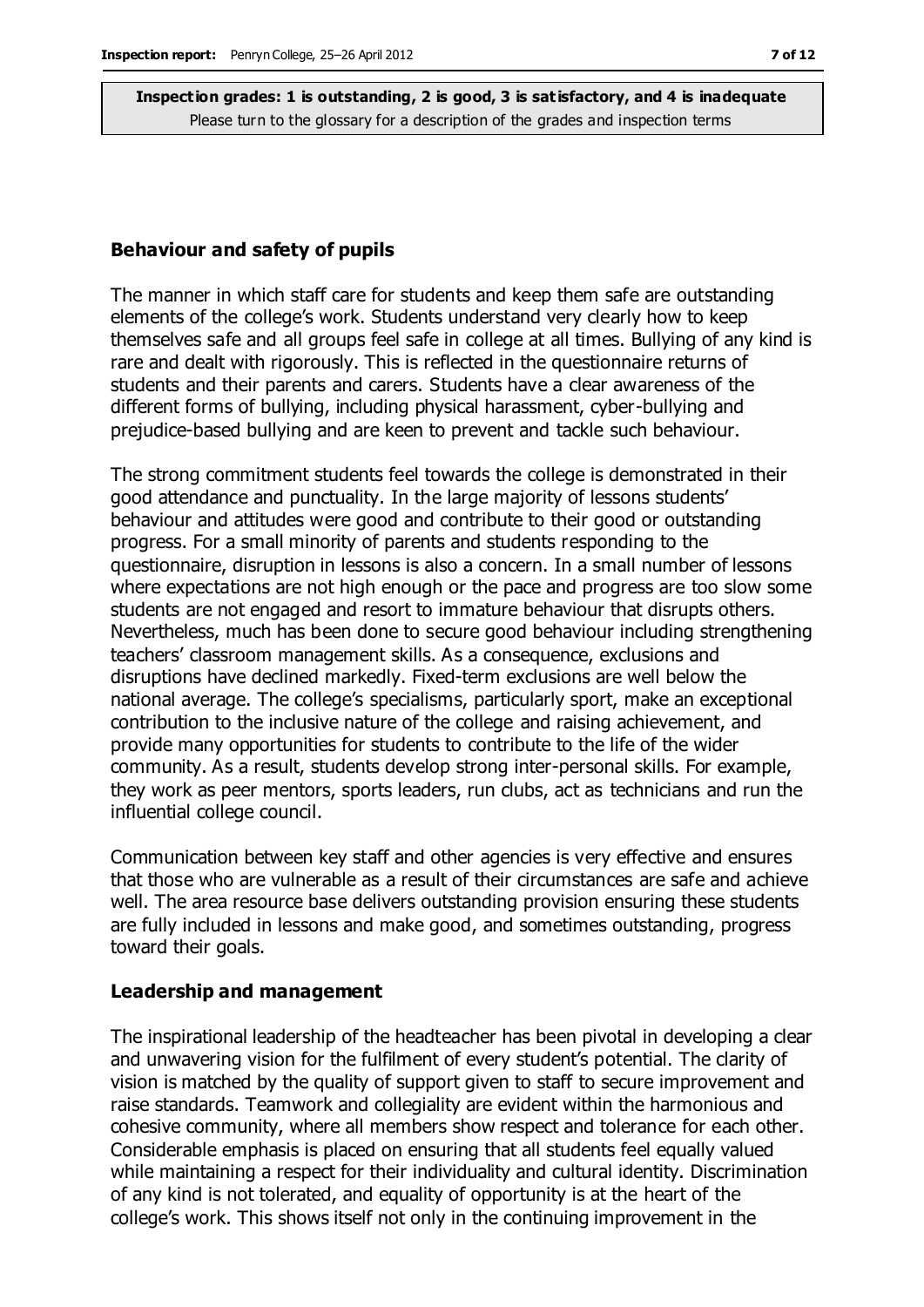achievement of different groups, but also in the ability of the college to engage all students in an excellent curriculum that provides the opportunity for them to deepen and widen their experiences and makes a strong contribution to their spiritual, moral, social and cultural development.

A rigorous approach to self-evaluation is instrumental in the college's successful drive to further its ambitions for students and its staff. This relentless pursuit of excellence is grounded in detailed and bespoke monitoring and evaluation. The work of the teaching mentors, staff from the area resource base and student lead learners has been instrumental in the development of teaching. The establishment of crosssubject learning communities has tangibly raised the impact of professional development and created an environment where training and discussion about learning are highly valued. Consequently, the quality of the teaching has continued to improve since the last inspection and achievement is rising quickly. Recent improvements, combined with a clear vision for the future, show that the college has the capacity for sustained improvement.

The breadth of expertise within the governing body and its commitment to an outward facing college are evident in its unwavering support for partnerships with local schools, the community and universities. All statutory requirements for safeguarding are met. The highly constructive relationships with parents and carers are based on openness and a desire to work together in the students' best interests.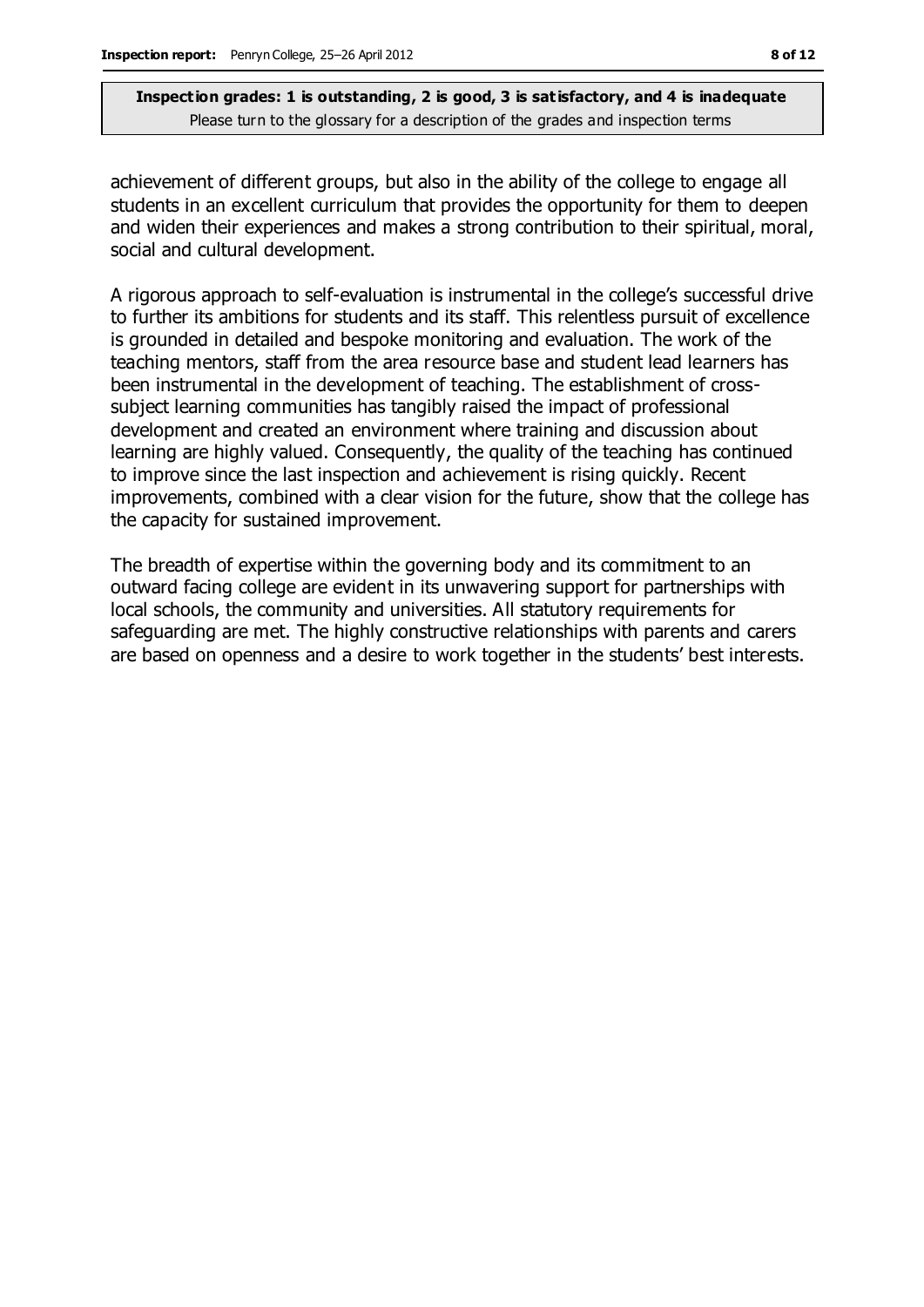## **Glossary**

## **What inspection judgements mean**

| Grade   | <b>Judgement</b> | <b>Description</b>                                            |
|---------|------------------|---------------------------------------------------------------|
| Grade 1 | Outstanding      | These features are highly effective. An outstanding           |
|         |                  | school provides exceptionally well for all its pupils' needs. |
| Grade 2 | Good             | These are very positive features of a school. A school        |
|         |                  | that is good is serving its pupils well.                      |
| Grade 3 | Satisfactory     | These features are of reasonable quality. A satisfactory      |
|         |                  | school is providing adequately for its pupils.                |
| Grade 4 | Inadequate       | These features are not of an acceptable standard. An          |
|         |                  | inadequate school needs to make significant                   |
|         |                  | improvement in order to meet the needs of its pupils.         |
|         |                  | Ofsted inspectors will make further visits until it           |
|         |                  | improves.                                                     |

## **Overall effectiveness of schools**

|                       | Overall effectiveness judgement (percentage of schools) |      |                     |                   |
|-----------------------|---------------------------------------------------------|------|---------------------|-------------------|
| <b>Type of school</b> | <b>Outstanding</b>                                      | Good | <b>Satisfactory</b> | <b>Inadequate</b> |
| Nursery schools       | 54                                                      | 42   |                     |                   |
| Primary schools       | 14                                                      | 49   | 32                  |                   |
| Secondary             | 20                                                      | 39   | 34                  |                   |
| schools               |                                                         |      |                     |                   |
| Special schools       | 33                                                      | 45   | 20                  |                   |
| Pupil referral        |                                                         | 55   | 28                  |                   |
| units                 |                                                         |      |                     |                   |
| All schools           | 16                                                      | 47   | 31                  |                   |

New school inspection arrangements have been introduced from 1 January 2012. This means that inspectors make judgements that were not made previously.

The data in the table above are for the period 1 September to 31 December 2011 and represent judgements that were made under the school inspection arrangements that were introduced on 1 September 2009. These data are consistent with the latest published official statistics about maintained school inspection outcomes (see www.ofsted.gov.uk).

The sample of schools inspected during 2010/11 was not representative of all schools nationally, as weaker schools are inspected more frequently than good or outstanding schools.

Primary schools include primary academy converters. Secondary schools include secondary academy converters, sponsor-led academies and city technology colleges. Special schools include special academy converters and non-maintained special schools.

Percentages are rounded and do not always add exactly to 100.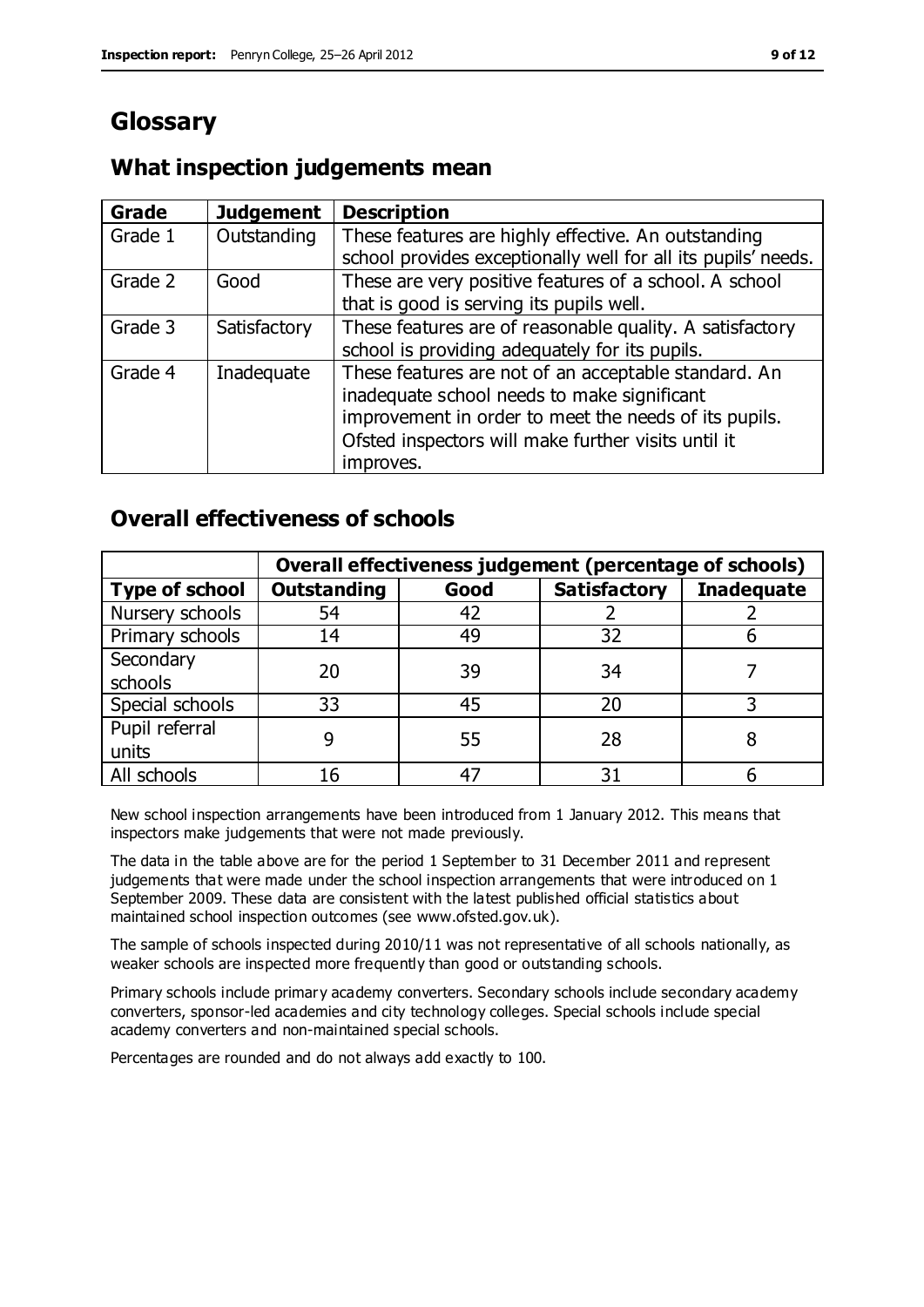## **Common terminology used by inspectors**

| Achievement:                  | the progress and success of a pupil in their<br>learning and development taking account of their<br>attainment.                                                                                                        |
|-------------------------------|------------------------------------------------------------------------------------------------------------------------------------------------------------------------------------------------------------------------|
| Attainment:                   | the standard of the pupils' work shown by test and<br>examination results and in lessons.                                                                                                                              |
| Attendance                    | the regular attendance of pupils at school and in<br>lessons, taking into account the school's efforts to<br>encourage good attendance.                                                                                |
| Behaviour                     | how well pupils behave in lessons, with emphasis<br>on their attitude to learning. Pupils' punctuality to<br>lessons and their conduct around the school.                                                              |
| Capacity to improve:          | the proven ability of the school to continue<br>improving based on its self-evaluation and what<br>the school has accomplished so far and on the<br>quality of its systems to maintain improvement.                    |
| Floor standards               | the national minimum expectation of attainment<br>and progression measures.                                                                                                                                            |
| Leadership and management:    | the contribution of all the staff with responsibilities,<br>not just the governors and headteacher, to<br>identifying priorities, directing and motivating staff<br>and running the school.                            |
| Learning:                     | how well pupils acquire knowledge, develop their<br>understanding, learn and practise skills and are<br>developing their competence as learners.                                                                       |
| <b>Overall effectiveness:</b> | inspectors form a judgement on a school's overall<br>effectiveness based on the findings from their<br>inspection of the school.                                                                                       |
| Progress:                     | the rate at which pupils are learning in lessons and<br>over longer periods of time. It is often measured<br>by comparing the pupils' attainment at the end of a<br>key stage with their attainment when they started. |
| Safety                        | how safe pupils are in school, including in lessons;<br>and their understanding of risks. Pupils' freedom<br>from bullying and harassment. How well the school<br>promotes safety, for example e-learning.             |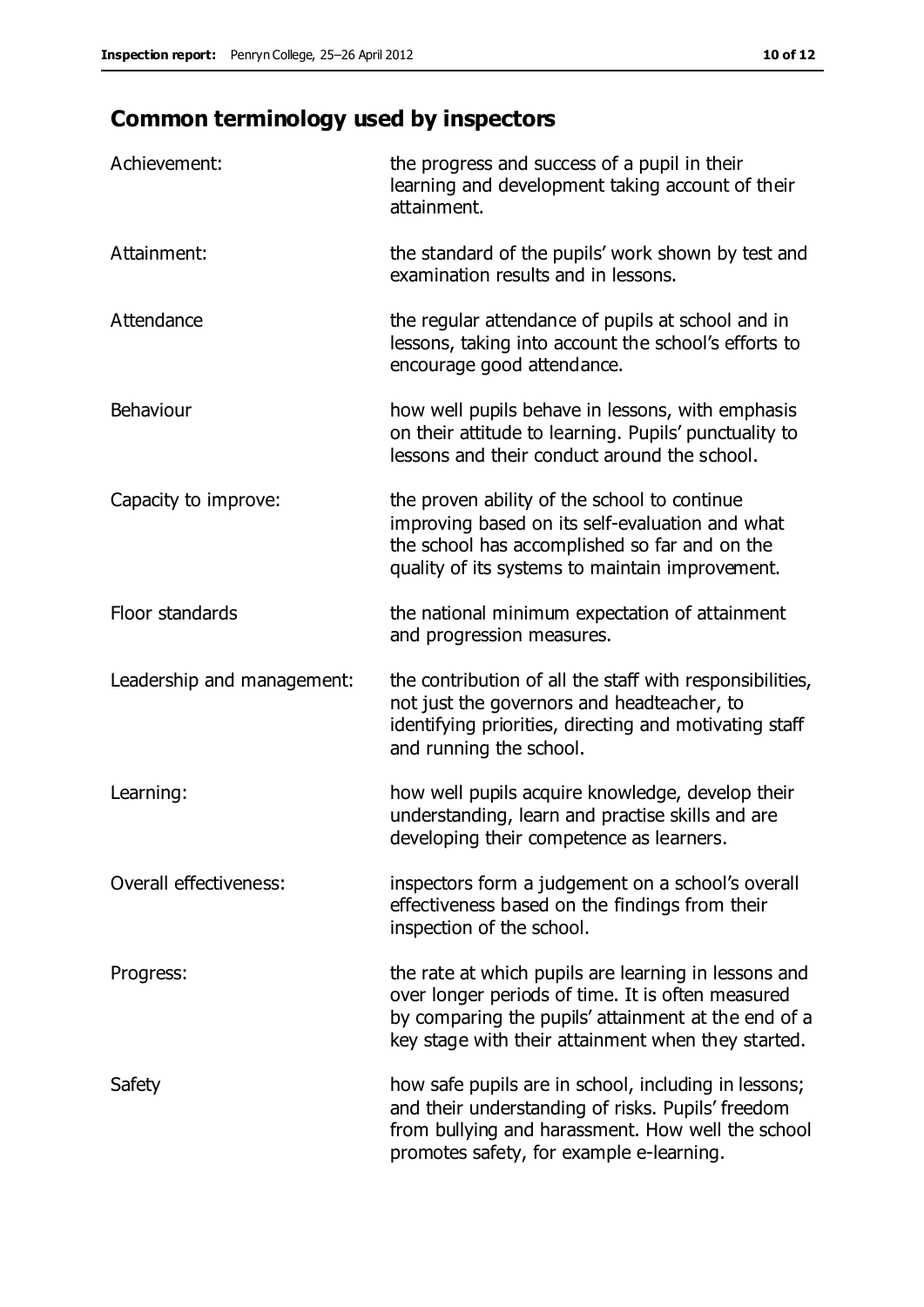#### **This letter is provided for the school, parents and carers to share with their children. It describes Ofsted's main findings from the inspection of their school.**



27 April 2012

Dear Students

#### **Inspection of Penryn College, Penryn TR10 8PZ**

Thank you for the help that you gave to the inspection team when we visited your college recently. Particular thanks to those of you who gave up time to join discussions with the inspectors and to those of you who completed the questionnaire. You are rightly proud of the college. It is a good college and several aspects of its work are outstanding.

You achieve well and make at least good, and often excellent, progress from your starting points. Consequently, results at GCSE continue to rise strongly. You benefit from good teaching in most of your lessons, with an increasing amount that is outstanding. The excellent relationships you have with adults at the college and with each other make it a very supportive place of learning where everyone strives to succeed and you feel very safe. Your good behaviour and obvious enjoyment of learning show in your much improved attendance. You value the rich and varied opportunities provided for you. This shows in your enthusiasm to play a part in developing your leadership skills for everybody's benefit and the desire to represent your college at a national and international level. You generally work hard and make an important contribution to the running of the college, through, for example, the active council and the leading learners.

The leaders of the college are very ambitious for you and their excellent leadership means the college is well placed to improve further. We have given priority to raising your achievement in literacy skills further and increasing the proportion of outstanding teaching. Important elements within these two objectives are developing your resilience and confidence to engage in all lessons. We are confident that you will continue to work with staff to achieve these things and we wish you every success in the future.

Yours sincerely

Jonathan Palk Her Majesty's Inspector